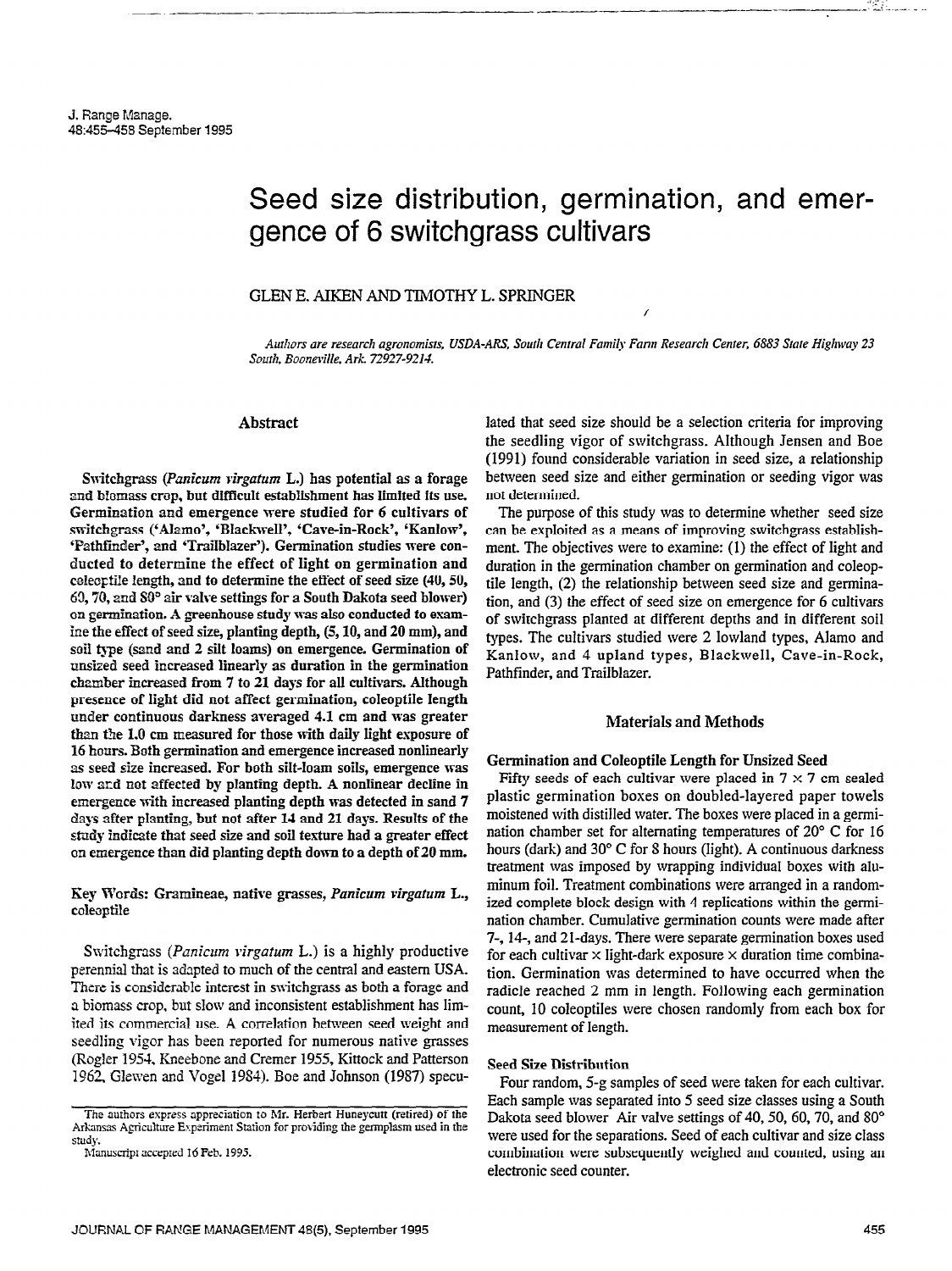Germination was determined for 25 seed of each size class of cultivars following the same procedure as for the unsized seed, escept that no continuous darkness treatment was used.

For each cultivar, 25 seed of each of 3 size classes (50, 60, and  $70^{\circ}$  air valve settings) were planted in pots in a greenhouse at 3 depths (5,10, and 20 mm) in either sand or in topsoil of 2 different silt loams (Leadvale-fine silty, siliceous, thermic Typic Fragiudult; and Taft-fine silty, siliceous, thermic Typic Flossaquic Fragiudult). Low seed numbers for the lowest and highest size classes made it necessary to limit testing to only the 3 intermediate size classes. Treatments were arranged in a split plot (4 splits) design with 4 replications. Cultivar was the main plot and the order of the split plots was size, soil, and planting depth. The pots were watered twice daily at 12-hour intervals using an automatic sprinkler. Emergence was counted after 7-,  $14$ -, and  $21$ -days.

#### Statistical Analysis

All percentage data were transformed using an arcsine function before analysis. Germination and coleoptile length as a function of time for unsized seeds, and germination and emergence responses to seed size and soil type were analyzed using orthogonal polynomials to determine linear, quadratic, and cubic trends (Steel and Torrie, 19SO). Determination of significant orthogonal polynomials for all simple effect comparisons followed GLM procedures for SAS described by Littell et al. (1991).

#### Germination and Coleoptile Length for Unsized Seed

Germination percentage increased linearly with time for all cultivars, except for Trailblazer and Kanlow (Table 1). Presence or absence of light did not affect germination  $(P > 0.1)$ , but did

Table 1. Germination of unsized seed for 6 cultivars of switchgrass as effected by duration in the germination chamber.

|              |      | Duration         |      |            |                     |  |
|--------------|------|------------------|------|------------|---------------------|--|
| Cultivar     |      | 14               | 21   | <b>SEM</b> | F <sub>test</sub> ' |  |
|              |      | . $C_0$          |      |            |                     |  |
| Alamo        | 63.0 | 69.2             | 77.0 | 2.0        | ***                 |  |
| Blackwell    | 57.0 | 63.0             | 67.5 | 1.6        | -≑≢                 |  |
| Cave-in-Rock | 52.5 | 65.7             | 69.7 | 1.9        | ***                 |  |
| Kanlow       | 49.5 | 72.7             | 70.0 | 25         | ‡‡≉<br>-***         |  |
| Pathfinder   | 79.0 | S <sub>9.7</sub> | 94.0 | 1.7        | 222                 |  |
| Trailblazer  | 78.5 | 82.7             | 81.5 | 1.3        | NS <sup>2</sup>     |  |

Linear (L) and quadratic ( $\zeta$ <sup>a.e.</sup> (*P* < 0.00).

arrect coleophie length. Coleophies grown under continuous darkness were longer ( $P < 0.001$ ) than those grown with light exposure. Mean coleoptile length at 21 days was  $0.9$  cm (SEM = 0.03) for continuous light and 4.7 cm (SEM = 0.2) for the continuous-darkness treatment. For continuous darkness, all cultivars showed a nonlinear increase in coleoptile length between the 7-<br>and 21-day durations (Table 2).

Germination and Emergence of Sized Seed Table 2. Coleoptile length for 6 cultivars of svitchgrass as affected by duration in the germination chamber.

|              |     | Duration |     |            |                         |
|--------------|-----|----------|-----|------------|-------------------------|
| Cultivar     |     | 14       | 21  | <b>SEM</b> | $F$ test <sup>1</sup>   |
|              |     | cm       |     |            |                         |
| Alamo        | 2.5 | 5.2      | 5.1 | 0.4        | $L^{***}$ , $Q^*$       |
| Blackwell    | 3.1 | 4.8      | 3.8 | 0.3        | $Q^*$                   |
| Cave-in-Rock | 2.9 | 5.1      | 5.7 | 0.4        | $L^{***}$ , $Q^2$       |
| Kanlow       | 2.2 | 3.6      | 4.2 | 0.3        | $\mathsf{L}^{**}$       |
| Pathfinder   | 2.8 | 5.0      | 4.5 | 0.4        | $L^*Q^*$                |
| Trailblazer  | 2.8 | 5.1      | 4.8 | 0.3        | $L^{**}$ $\Omega^{***}$ |

<sup>1</sup> Linear (L) and quadratic (Q) responses.<br>  $* (P \le 0.05)$ .  $* ^{*} (P \le 0.01)$ .  $(P \le 0.05)$ ,

 $2(P \le 0.1)$ 

## Seed Size Distribution

A positive, nonlinear relationship between seed weight and seed size class was also determined for all cultivars, except Cavein-Rock (Table 3). Whereas Cave-in-Rock showed a linear increase as seed size class increased, the increases for the other cultivars were nonlinear between the 60 to SO seed size classes.

Table 3. Seed weight (mg/100 seed) for 6 switchgrass cultivars as affected by seed size.

| Results                                  | Seed Size Class  |      |       |       |       |       |            |                                    |
|------------------------------------------|------------------|------|-------|-------|-------|-------|------------|------------------------------------|
|                                          | Cultivar         | 40   | 50    | 60    | 70    | 80    | <b>SEM</b> | F test                             |
|                                          | mg/100 seed -    |      |       |       |       |       |            |                                    |
|                                          | Alamo            | 57.2 | 82.8  | 112.6 | 122.2 | 135.9 | 1.8        |                                    |
| e Length for Unsized Seed                | <b>Blackwell</b> | 67.7 | 104.3 | 146.0 | 175.8 | 204.6 | 0.3        | $L^{\ast\ast}0^{\ast\ast}C^{\ast}$ |
| ncreased linearly with time for all      | Cave-in-         |      |       |       |       |       |            |                                    |
| izer and Kanlow (Table 1). Presence      | Rock             | 82.8 | 112.8 | 149.1 | 182.1 | 200.7 | 1.8        | ***                                |
| affect germination $(P > 0.1)$ , but did | Kanlow           | 63.5 | 78.7  | 98.3  | 115.6 | 130.0 | 0.2        |                                    |
|                                          | Pathfinder       | 60.3 | 93.3  | 138.8 | 171.0 | 195.0 | 0.6        | ≄≉                                 |
|                                          | Trailblazer      |      | 154.1 | 162.2 | 184.8 | 210.8 | 0.6        | ***                                |
| d seed for 6 cultivars of switchgrass as |                  |      |       |       |       |       |            |                                    |

 $*$  ( $P \le 0.01$ ),  $*$  ( $P \le 0.001$ ),  $*$  ( $P \le 0.001$ )

#### Germination of Sized Seed  $T_{\text{min}}$  and  $T_{\text{max}}$  in germination percentage as a set of  $T_{\text{max}}$

function of seed size for all cultural performance for a  $\sigma$ ,  $\sigma$ ,  $\sigma$ ,  $\sigma$ ,  $\sigma$ ,  $\sigma$ ,  $\sigma$ function of seed size for all cultivars, except Trailblazer after 7, 14, and 21 days (Table 4). Trailblazer germination was relatively high for all seed size classes. For the other cultivars, total germination percentage increased nonlinearly between the 40 and 80 seed size classes. Germination for the 40 seed size class was less than  $10\%$  for all cultivars, except Alamo and Kanlow. Thus, even though there was an increase in total germination percentage as seed size increased, the range in germination response was generally lower for Alamo and Kanlow than for the other cultivars. Pathfinder was the only cultivar with germination equal to or greater than  $90\%$  for the 70 and 80 seed size classes, which caused considerable range in germination between the lowest and highest seed size classes.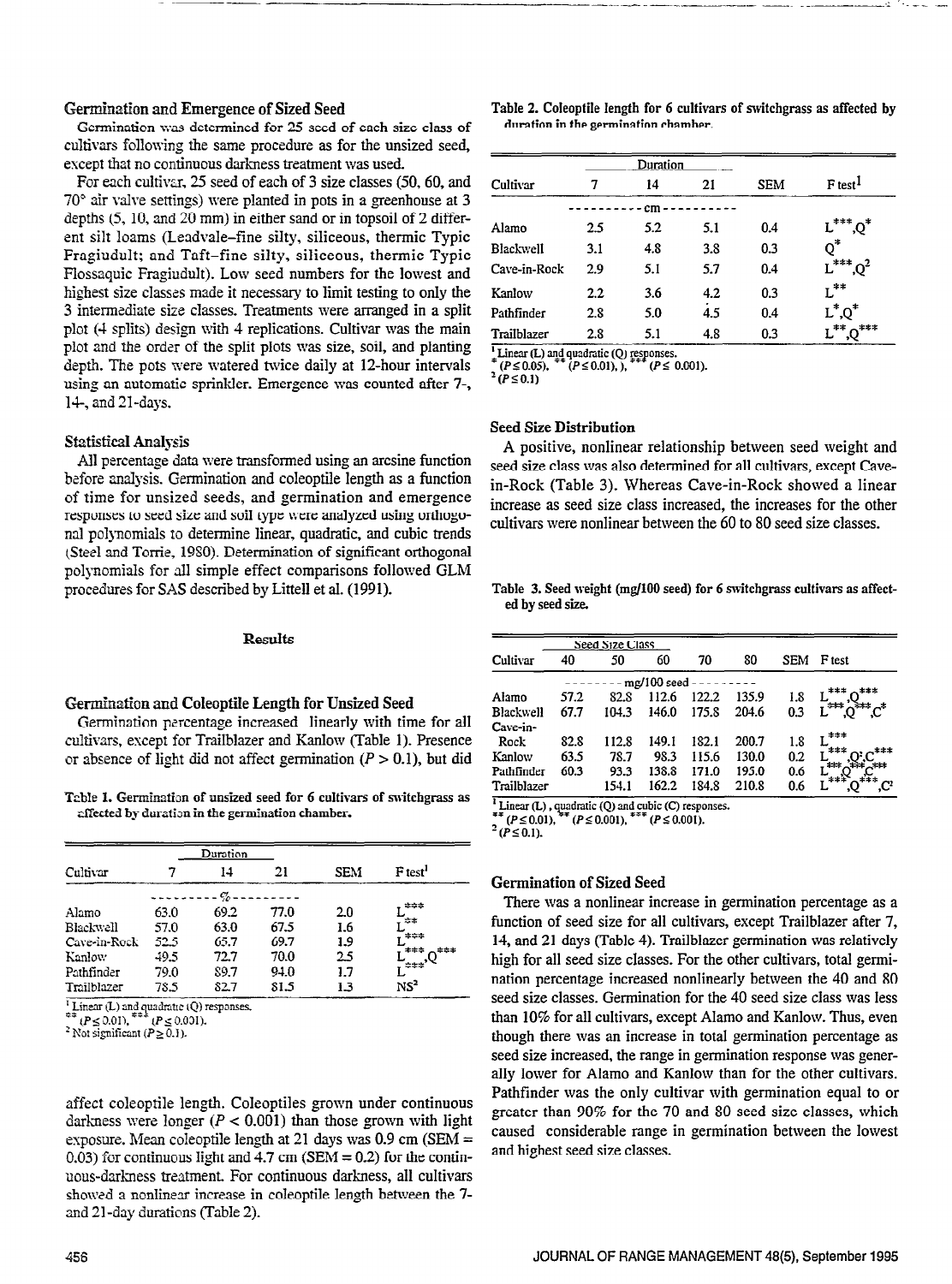Table 4. Germination of 6 switchgrass cultivars as affected by seed size.

| Cultivar         | Seed Size Class |      |         |      |      |            |                                                     |
|------------------|-----------------|------|---------|------|------|------------|-----------------------------------------------------|
| Duration         | -40             | 50   | 60      | 70   | 80   | <b>SEM</b> | F <sub>test</sub> <sup>1</sup>                      |
|                  |                 |      | ---- 7- |      |      |            |                                                     |
| Alamo            |                 |      |         |      |      |            |                                                     |
| 7                | 11.0            | 29.5 | 59.0    | 62.5 | 65.5 | 4.3        |                                                     |
| 14               | 31.0            | 56.5 | 72.5    | 80.5 | 72.0 | 3.5        | $\tilde{L}^{***}$<br>$\vec{L}$                      |
| 21               | 33.5            | 59.5 | 73.5    | 83.5 | 74.0 | 3.5        |                                                     |
| <b>Blackwell</b> |                 |      |         |      |      |            |                                                     |
| 7                | 1.0             | 22.5 | 69.0    | 79.0 | 77.5 | 6.3        | $L^{***}$<br>***                                    |
| 14               | 5.5             | 41.0 | 78.5    | 85.0 | 84.0 | 6.1        | $\bar{L}^{***'}$<br>:≈≠≠                            |
| 21               | 7.0             | 45.0 | 80.0    | 86.0 | 84.0 | 6.0        | $L^{\pm \pm \pm}$                                   |
| Cave-in-Rock     |                 |      |         |      |      |            |                                                     |
| 7                | 1.0             | 75   | 30.5    | 63.0 | 65.0 | 5.4        | ≎≉≑.                                                |
| 14               | 1.5             | 31.0 | 47.0    | 73.5 | 75.5 | 5.8        | $L^{***}$ <sup>1</sup> $O^{***}$<br>$L^{***}$       |
| 21               | 1.5             | 35.5 | 49.5    | 75.5 | 77.0 | 5.8        |                                                     |
| Kanlow           |                 |      |         |      |      |            |                                                     |
| 7                | 8.0             | 34.0 | 56.5    | 71.0 | 73.5 | 5.1        | ***<br>±≄± j                                        |
| 14               | 31.5            | 61.5 | 75.5    | 85.0 | 85.0 | 4.1        | $\vec{L}$ <sup>***</sup> $\Omega$ <sup>**</sup>     |
| 21               | 36.5            | 62.0 | 77.5    | 87.0 | 86.5 | 3.9        | $\tilde{L}^{***}$<br>О.                             |
| Pathfinder       |                 |      |         |      |      |            |                                                     |
| 7                | 1.0             | 24.5 | 77.5    | 92.0 | 90.0 | 7.2        |                                                     |
| 14               | 20              | 39.5 | 87.5    | 94.5 | 95.5 | 7.2        | $\tilde{L}^{***}$                                   |
| 21               | 2.5             | 40.5 | 87.5    | 95.5 | 95.5 | 7.2        |                                                     |
| Trailblazer      |                 |      |         |      |      |            |                                                     |
| 7                |                 | 70.5 | 73.5    | 75.0 | 75.0 | 1.5        |                                                     |
| 14               |                 | 75.5 | 82.0    | 82.0 | 80.0 | 1.1        |                                                     |
| 21               |                 | 76.5 | 83.5    | 83.0 | 81.5 | 1.1        | NS <sup>2</sup><br>Q <sup>3</sup><br>Q <sup>3</sup> |

I Linear (L), quadratic (Q), and cubic (C) responses.<br>  $^{\circ}$  (P 0.05),  $^{\circ}$  (P  $\leq$  0.01),  $^{\circ}$  (P  $\leq$  0.01).

Not significant  $(P > 0.1)$ .

 $^{3}(P \le 0.1)$ .

#### **Emergence of Sized Seed**

Emergence was relatively poor in the 2 silt-loam soils, particularly for the Taft soil. By 21 days, overall emergence was  $15.1\%$ for the Taft soil,  $21.2\%$  for the Leadvale soil, and 59.1% for the sand. There was a soil  $\times$  seed size interaction ( $P < 0.01$ ) on emergence after 7, 14, and 21 days (Table 5). There was a positive, nonlinear response to seed size in sand. Emergence in the 2 silt-loam soils was low at 7, 14, and 21 days, but did show a positive, linear response to seed size.

There was a soil  $\times$  seed size-class interaction ( $P < 0.01$ ) for emergence at 7, 14, and 21 days. This was due to the poor emergence response to seed size in the 2 silt-loam soils. Emergence in the sand increased with an increase in seed size class for all cultivars, except Trailblazer (Table 6). There were nonlinear increases in emergence between the 60 and 70 seed size classes for Alamo, Blackwell, Cave-in-Rock.

Rock and Pathfinder, however, there was a linear increase in emergence as seed size class increased for Kanlow. Depth of planting did not affect emergence in either of the 2 silt-loam soils. For the sand, there was a nonlinear decline  $(P < 0.05)$  in emergence with greater planting depths on day 7; however, there was no response to planting depth by days 14 and 21.

# **Discussion**

Higher germination and emergence for the larger seed sizes was, for the most part, consistent among cultivars. This supports the conclusion by Boe and Johnson (1987) that cleaning the seed to increase the percentage of large seed and breeding for large seeded cultivars represent 2 potential methods for improving the consistency of switchgrass establishment. Kneebone and Cremer (1955) reported seed of Blackwell switchgrass less than 1.27 mm in diameter to have lower germination and seedling vigor than seed of greater diameter (Kneebone and Cremer, 1955). Mian and Nafziger (1994) reported a direct relationship between seed size of wheat *(Triticum aestivum L.)* and seedling shoot weight, root weight, and tiller number. Germination, and seedling root and shoot length for big bluestem also have been shown to be positively correlated with caryopsis size (Springer, 1991). Planting larger seed may improve germination and seedling vigor and, thus, improve the chances of successful establishment when conditions are less than ideal.

Greater coleoptile lengths for the continuous darkness treatment indicates that elongation and growth of switchgrass coleoptiles ceases once light is intercepted. Coleoptile length was maximum for most of the cultivars by 14 days. Energy was likely depleted at this time. The Kanlow seedlot had relatively shorter coleoptile length. Low seed weight for this seedlot of Kanlow indicates that there was relatively less energy for sustained growth however, Kanlow did exhibit extended growth beyond 14 days.

Results of these studies showed a strong relationship between seed size and both germination and emergence. For planting depths between 5 and 20 mm, there appears to not be a relationship between switchgrass emergence and planting depths. Under the conditions of this experiment, however, emergence of switchgrass was enhanced when planted in the lighter textured soil.

Table 5. Emergence for 6 cultivars of switchgrass in a sand and 2 siltloam soils as affected by seed size.

| Soil                  |      | Seed Size Class |      |            |                                      |
|-----------------------|------|-----------------|------|------------|--------------------------------------|
| Duration              | 50   | 60              | 70   | <b>SEM</b> | F test <sup>1</sup>                  |
|                       |      | $--- 90 - 100$  |      |            |                                      |
| Sand                  |      |                 |      |            |                                      |
| 7                     | 29.7 | 50.8            | 60.4 | 0.3        | ***                                  |
| 14                    | 38.5 | 62.5            | 68.2 | 0.3        | $L^{***}$ , $Q^{***}$                |
| 21                    | 41.I | 64.8            | 71.6 | 0.3        | $L^{\ast\ast\ast}$ $\cap^{\ast\ast}$ |
| Leadvale<br>silt loam |      |                 |      |            |                                      |
| 7                     | 9.8  | 19.1            | 17.1 | 0.3        | $L^*$                                |
| 14                    | 12.0 | 22.2            | 24.7 | 0.3        | $L^{**}$                             |
| 21                    | 12.8 | 24.1            | 26.7 | 0.3        | $L^{\pm\pm}$                         |
| Taft silt loam        |      |                 |      |            |                                      |
| 7                     | 7.8  | 10.4            | 11.5 | 0.3        | $L^2$                                |
| 14                    | 10.6 | 13.8            | 15.1 | 0.3        | $L^2$                                |
| 21                    | 12.5 | 16.9            | 18.8 | 0.3        | $L^2$                                |

Linear (L) and quadratic (Q) responses.

 $(P \le 0.05)$ , \*  $*(P \le 0.01),$ \*\*  $F(P \le 0.001)$ .

 $(P \le 0.1)$ .